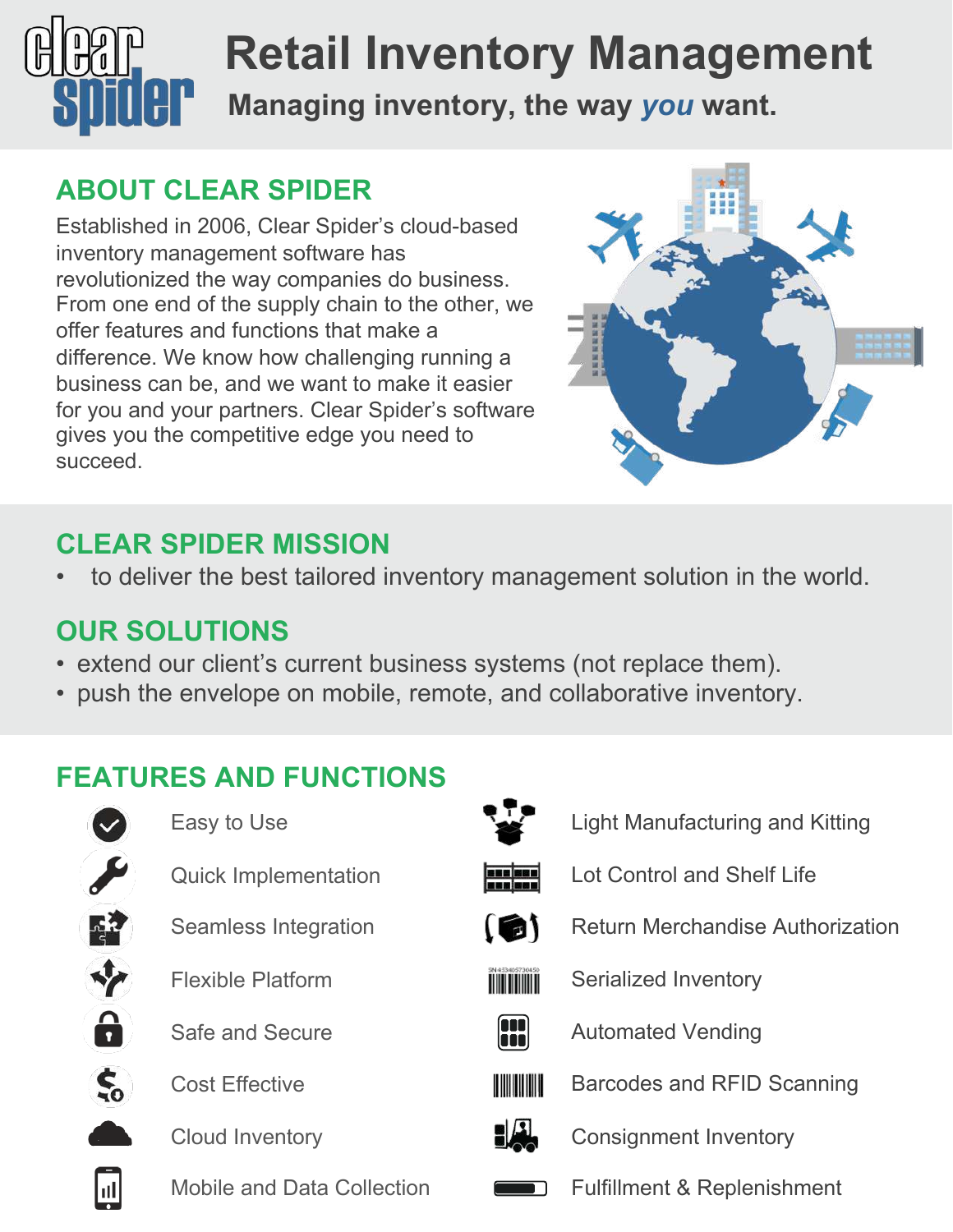Clear Spider works with retail companies or their partners. Some businesses have one location, while others have thousands of locations around the globe. Our clients use Clear Spider for tracking inventory internally through individual stores, to managing stock across their global supply chain. Clear Spider's inventory management is used by single owner-operators, to some of the largest multinational corporations in the world. Regardless of the size of your company, Clear Spider can make managing your inventory more profitable.

Here is a selection of companies that use Clear Spider's inventory management system to manage their retail inventory:

| <b>Company</b>         | <b>Company Description</b>                                                                                                                                                                                  | <b>Key Features</b>                                                                      | <b>How They Use</b><br><b>Clear Spider</b>                                                                                 |
|------------------------|-------------------------------------------------------------------------------------------------------------------------------------------------------------------------------------------------------------|------------------------------------------------------------------------------------------|----------------------------------------------------------------------------------------------------------------------------|
| ÆR                     | leading indie resource for modern<br>$\bullet$<br>furnishings, from lighting to cutlery,<br>rugs to toys, chairs to watches to<br>tech.<br>locations: 2<br>$\bullet$                                        | Multi-Channel<br>Sales and<br>Inventory                                                  | Manage retail, e-<br>commerce, and<br>warehouse inventory on<br>one platform.                                              |
| <b>SAcuity</b> Brands. | • world's leading providers of lighting<br>solutions for both indoor and<br>outdoor applications.<br>annual revenue: \$2.4 billion<br>$\bullet$<br>employees: 7,000<br>locations: 27                        | Inventory<br>$\bullet$<br>Management<br>Order<br>$\bullet$<br>Management<br>• Fulfilment | Manage promotional<br>literature to their<br>authorized dealers and<br>retailers.                                          |
| POTHECARY              | one of USA's largest online<br>suppliers of natural ingredients and<br>essential oils.<br>• employees: 11-50                                                                                                | Multi-Channel<br>Sales and<br>Inventory                                                  | Manage retail, multiple<br>e-commerce sites, and<br>warehouse inventory on<br>one platform.                                |
|                        | • manufactures and sells golf clubs<br>and golf balls, and sells golf<br>apparel, footwear and accessories<br>in more than 110 countries<br>worldwide.<br>annual revenue: \$950 million<br>employees: 2,300 | Custom<br>$\bullet$<br>Workflow<br>Engine<br>• Order<br>Management                       | Ordering tool for sales<br>representatives<br>to manage order and<br>placement of displays at<br>various retail locations. |
| (Switzerland)          | non-alcoholic beverage<br>concentrates and syrups, and<br>produces more than 500 brands.<br>annual revenue: \$47 billion<br>employees: 92,800<br>locations: 900                                             | Inventory<br>Planning<br>Workbench                                                       | Plan truck routing in<br>Switzerland.                                                                                      |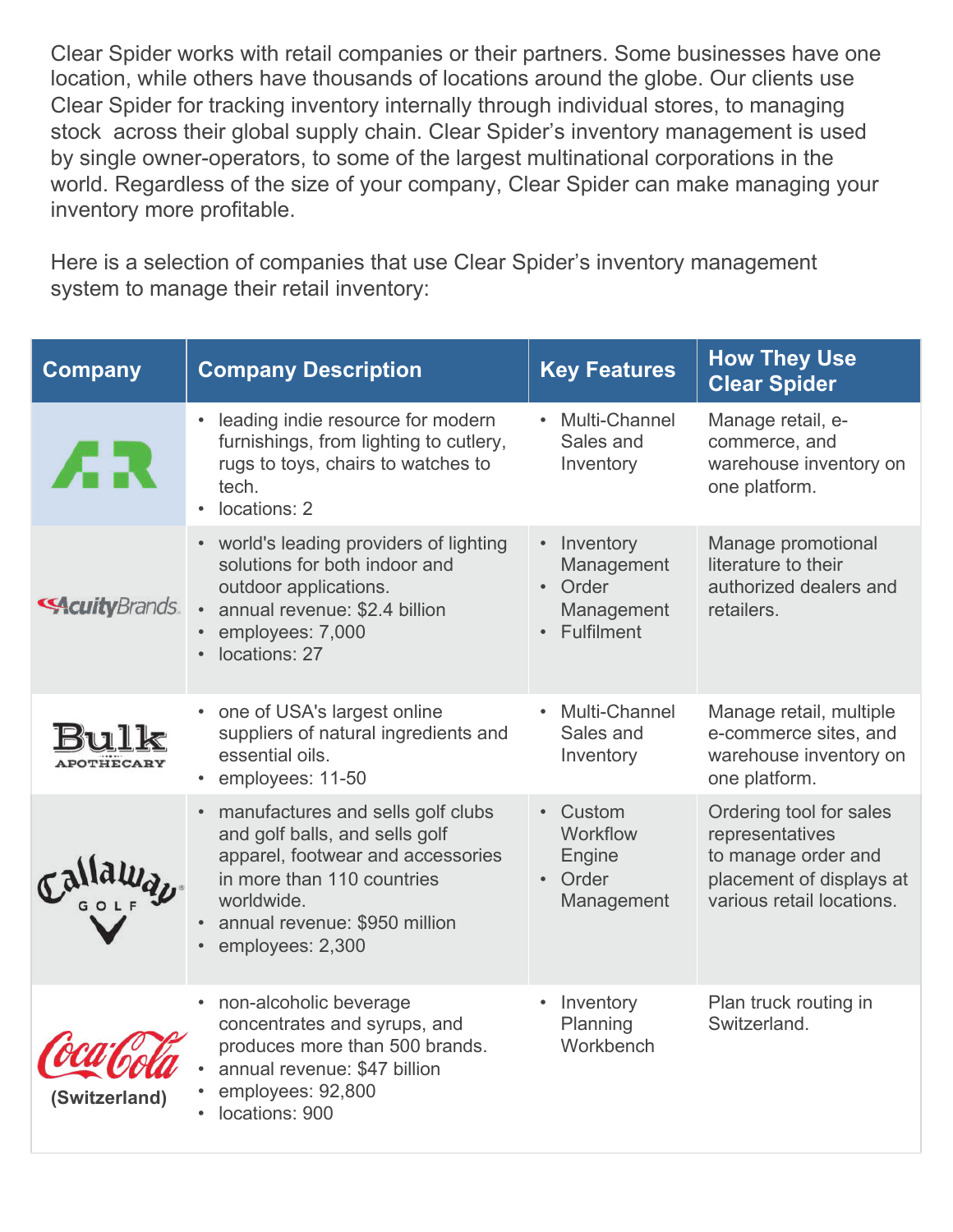| <b>Company</b> | <b>Company Description</b>                                                                                                                                                                                                                                                                                             | <b>Key Features</b>                                                                                 | <b>How They Use</b><br><b>Clear Spider</b>                                                                                                                 |
|----------------|------------------------------------------------------------------------------------------------------------------------------------------------------------------------------------------------------------------------------------------------------------------------------------------------------------------------|-----------------------------------------------------------------------------------------------------|------------------------------------------------------------------------------------------------------------------------------------------------------------|
|                | Switzerland's 2nd largest retail<br>$\bullet$<br>company, supermarket chain and<br>largest employer.<br>1 of the 40 largest retailers in the<br>world<br>annual revenue: €26.96 billion<br>$\bullet$<br><b>CHF</b><br>employees: 156,847                                                                               | Vendor<br>$\bullet$<br>Managed<br>Inventory (VMI)                                                   | Reduce internal effort<br>to manage inventory<br>by allowing Coop's<br>suppliers to manage<br>their inventory at the<br>convenience store<br>locations.    |
| one solution   | third-party logistics provider with<br>$\bullet$<br>services in supply chain, order<br>fulfillment, last mile delivery, and<br>transportation.<br>one of America's fastest growing<br>$\bullet$<br>companies as listed on Inc. 5000<br>annual revenue: \$480 million<br>employees: 661<br>$\bullet$<br>locations: 25+  | Inventory<br>$\bullet$<br>Management<br>Order<br>$\bullet$<br>Management<br>Fulfilment<br>$\bullet$ | Provide 3PL services<br>to smaller clients who<br>serve Walmart etc.                                                                                       |
|                | mobile telecommunications and<br>$\bullet$<br>consumer electronics solutions<br>provider for Tesco, DSG and HMV<br>with suppliers such as Nokia,<br>Sony, Alcatel, Samsung and<br>Apple.<br>top 250 company in Ireland<br>$\bullet$<br>annual revenue: €300+ million<br>employees: 250+<br>locations: 800<br>$\bullet$ | • Auto<br>Replenishment<br>• Store-Replan                                                           | Daily replans and<br>invoicing for 800<br>stores in Ireland.                                                                                               |
| <b>MIGROS</b>  | Switzerland's largest retail<br>$\bullet$<br>company, supermarket chain and<br>2 <sup>nd</sup> largest employer.<br>1 of the 40 largest retailers in the<br>world<br>annual revenue: €25 billion<br>employees: 86,393<br>$\bullet$                                                                                     | Vendor<br>$\bullet$<br>Managed<br>Inventory (VMI)                                                   | Reduce internal effort<br>to manage inventory<br>by allowing Migros'<br>suppliers to manage<br>their inventory at their<br>convenience store<br>locations. |
|                | third largest cruise operator in the<br>world.<br>The 12 ships comprising its ultra-<br>modern fleet will carry over 1.4<br>million guests.<br>locations: 45 countries<br>$\bullet$<br>employees: 15,500                                                                                                               | Inventory<br>$\bullet$<br>Management<br>Order<br>$\bullet$<br>Management<br>Fulfilment              | Provide literature to<br>over 35,000 travel<br>agents in the US and<br>Canada.                                                                             |